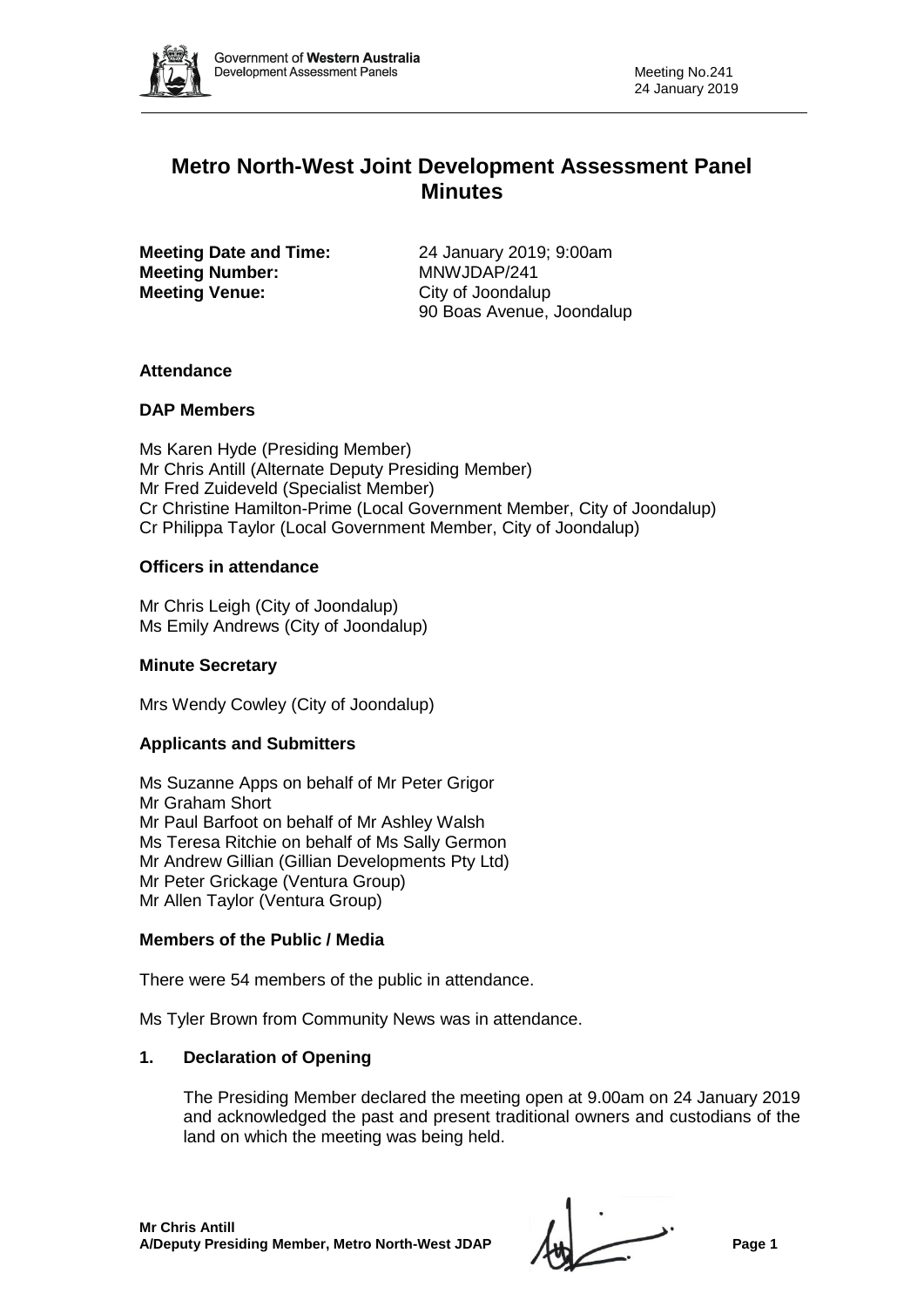

The Presiding Member announced the meeting would be run in accordance with the DAP Standing Orders 2017 under the *Planning and Development (Development Assessment Panels) Regulations 2011*.

The Presiding Member advised that in accordance with Section 5.16 of the DAP Standing Orders 2017 which states *'A person must not use any electronic, visual or audio recording device or instrument to record the proceedings of the DAP meeting unless the Presiding Member has given permission to do so.',* the meeting would not be recorded.

# **2. Apologies**

Ms Sheryl Chaffer (Deputy Presiding Member).

# **3. Members on Leave of Absence**

DAP Member, Ms Sheryl Chaffer has been granted leave of absence by the Director General for the period of 17 January 2019 to 01 February 2019 inclusive.

# **4. Noting of Minutes**

DAP members noted that signed minutes of previous meetings are available on the [DAP website.](https://www.dplh.wa.gov.au/about/development-assessment-panels/daps-agendas-and-minutes)

# **5. Declaration of Due Consideration**

All members declared that they had duly considered the documents.

# **6. Disclosure of Interests**

DAP Member, Ms Karen Hyde, declared an Impartiality Interest in item 8.1. Taylor Burrell Barnett who is Ms Hyde's employer has been appointed by the City of Joondalup to advise on the future planning framework for Housing Opportunity Areas. Ms Hyde has had no involvement in the past planning framework, the context for which these applications are to be determined. Ms Hyde does not have a pecuniary interest in any of the applications.

In accordance with section 4.6.1 and 4.6.2 of the DAP Standing Orders 2017, the Deputy Presiding Member determined that the member listed above, who had disclosed an impartiality interest, was permitted to participate in discussion and voting on the item.

# **7. Deputations and Presentations**

- **7.1** Ms Suzanne Apps on behalf of Mr Peter Grigor addressed the DAP against the application at Item 8.1.
- **7.2** Mr Graham Short addressed the DAP against the application at Item 8.1.
- **7.3** Mr Paul Barfoot on behalf of Mr Ashley Walsh addressed the DAP against the application at Item 8.1 and responded to questions from the panel.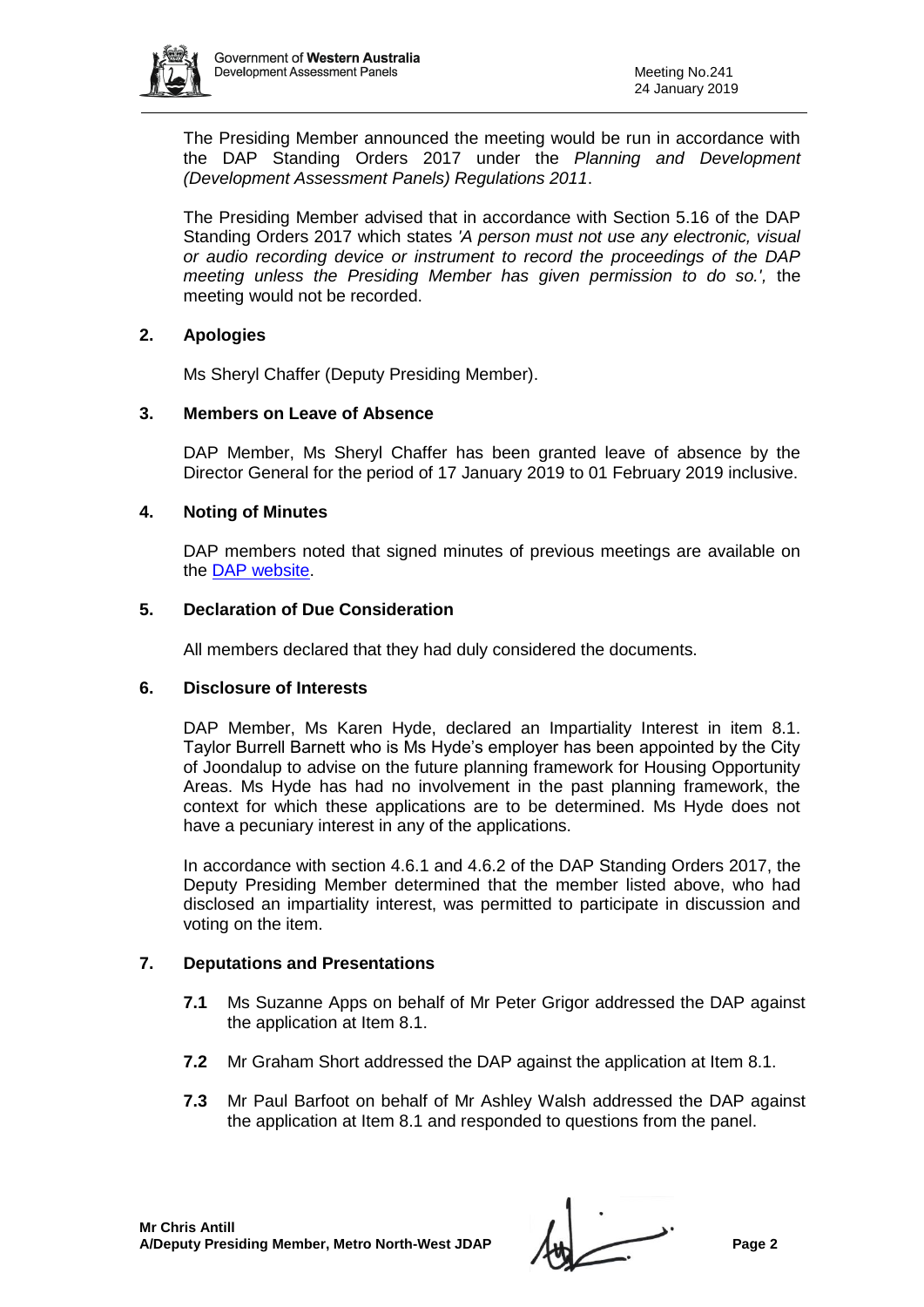

- **7.4** Ms Teresa Ritchie on behalf of Ms Sally Germon addressed the DAP in against the application at Item 8.1.
- **7.5** Mr Peter Grickage (Ventura Group) addressed the DAP in support of the application at Item 8.1 and responded to questions from the panel.

# **8. Form 1 – Responsible Authority Reports – DAP Application**

| 8.1 | <b>Property Location:</b>                     | Lots 28 & 29 (82 & 80) Trailwood Drive,<br>Woodvale                          |
|-----|-----------------------------------------------|------------------------------------------------------------------------------|
|     | <b>Development Description:</b><br>Applicant: | Proposed Development of 12 apartments<br><b>Gillian Developments Pty Ltd</b> |
|     | Owner:<br>Responsible Authority:              | Gillian Developments Pty Ltd & Mr Andrew Gillian<br>City of Joondalup        |
|     | DAP File No:                                  | DAP/18/01518                                                                 |

#### **REPORT RECOMMENDATION**

|  | <b>Moved by: Cr Philippa Taylor</b> | <b>Seconded by: Cr Christine Hamilton-Prime</b> |  |
|--|-------------------------------------|-------------------------------------------------|--|
|--|-------------------------------------|-------------------------------------------------|--|

#### **Officer Recommendation:**

That the Metro North- West JDAP resolves to:

**Defer** a decision on DAP Application reference DAP/18/01518 and accompanying plans in Attachment 2 for a period of six (6) weeks in accordance with section 5.10.1a of the DAP Standing Orders 2017, for the following reasons:

- a) To enable modifications to be undertaken to reduce the amount of hard surface in the street setback area to allow for an improved landscape outcome visible from the street.
- b) To allow for an amended Waste Management Plan to be provided referencing the requirements of the *WALGA Multiple Dwelling Waste Management Plan Guidelines,* specifically in relation to the amount of waste generated by the development, the size of the waste bins to be accommodated and bin maintenance.

#### **AMENDING MOTION 1**

# **Moved by:** Mr Fred Zuideveld **Seconded by:** Cr Christine Hamilton-Prime

That a new deferral reason (c) be added to read as follows:

c) *To allow for replanning of some of the dwellings to achieve better solar orientation and cross ventilation.*

# **The Amending Motion was put and CARRIED UNANIMOUSLY.**

**REASON:** That a new deferral reason be added to address solar orientation and cross ventilation shortcomings in some of the dwellings.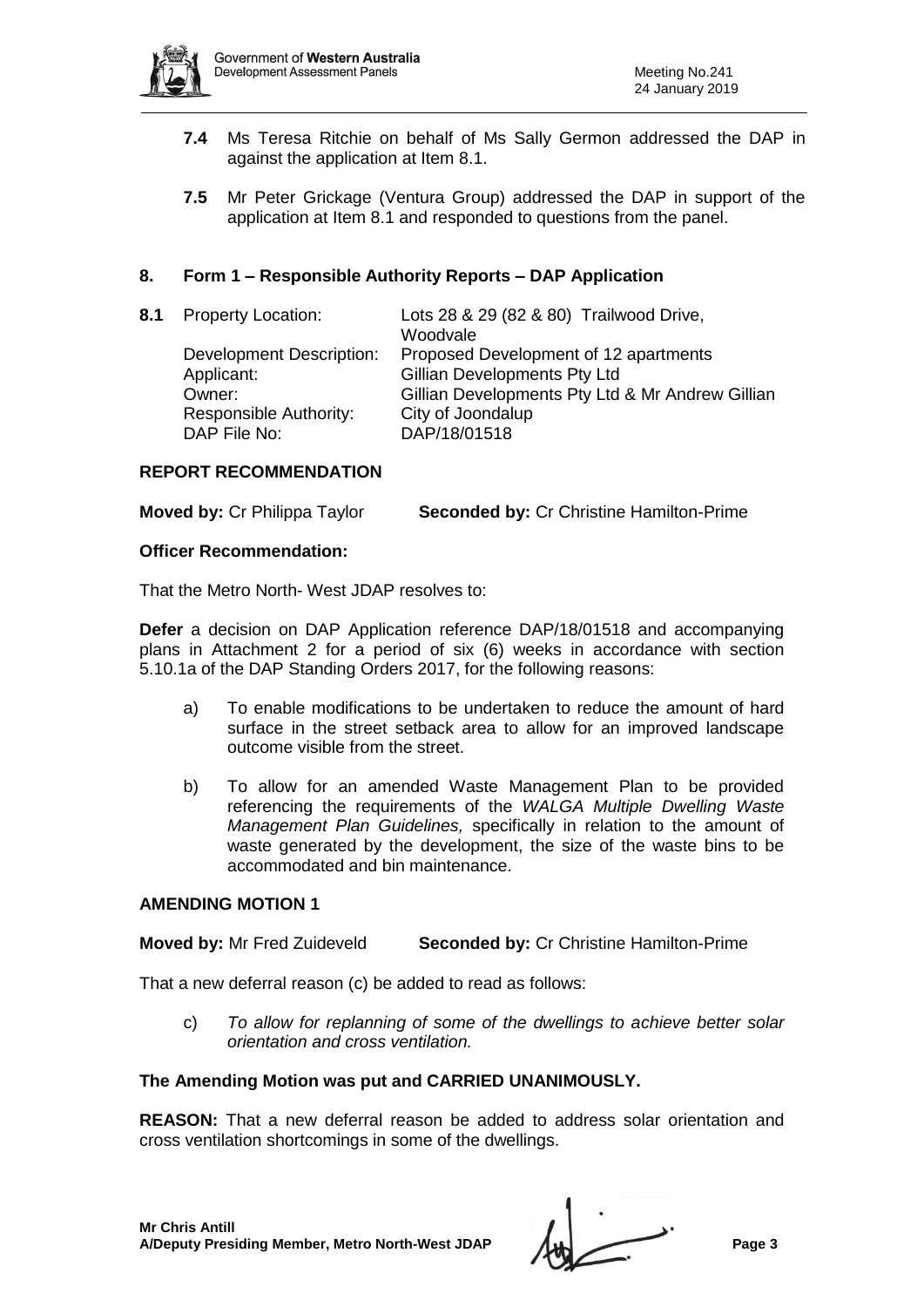

# **AMENDING MOTION 2**

**Moved by:** Mr Fred Zuideveld **Seconded by:** Ms Karen Hyde

That a new deferral reason (d) be added to read as follows:

d) *To enable a Traffic Impact Study to be carried out.*

# **The Amending Motion was put and CARRIED UNANIMOUSLY.**

**REASON:** That a new deferral reason be added to address the likely impact of additional traffic on the road network arising from the new development.

# **AMENDING MOTION 3**

**Moved by:** Ms Karen Hyde **Seconded by:** Mr Chris Antill

That deferral reason (a) be amended to read as follows:

*a) To enable modifications to be undertaken to reduce the amount of hard surface in the street setback area to allow for an improved landscape outcome visible from the street and should include, but is not limited to, the provision of open space to the site, provision of soft landscape to the front setback, verge tree location and identification of shade trees within the car park.*

# **The Amending Motion was put and CARRIED UNANIMOUSLY.**

**REASON:** To allow the applicant to carefully consider the relevant requirements of the R Codes and City's Residential Policy.

# **AMENDING MOTION 4**

**Moved by:** Ms Karen Hyde **Seconded by:** Mr Chris Antill

That deferral reason (b) be amended to read as follows:

- *b) To allow for an amended Waste Management Plan to be provided referencing the requirements of the WALGA Multiple Dwelling Waste Management Plan Guidelines, specifically in relation to:*
	- *the amount of waste generated by the development;*
	- *the size of the waste bins to be accommodated;*
	- *bin maintenance;*
	- *reconsideration of the location of bin stores; and*
	- *proposed management of odour, pests and cleaning.*

**The Amending Motion was put and CARRIED UNANIMOUSLY.** 

**REASON:** To allow for reconsideration of the waste management to facilitate a better outcome for new residents of the development and neighbouring properties and to meet WALGA guidelines.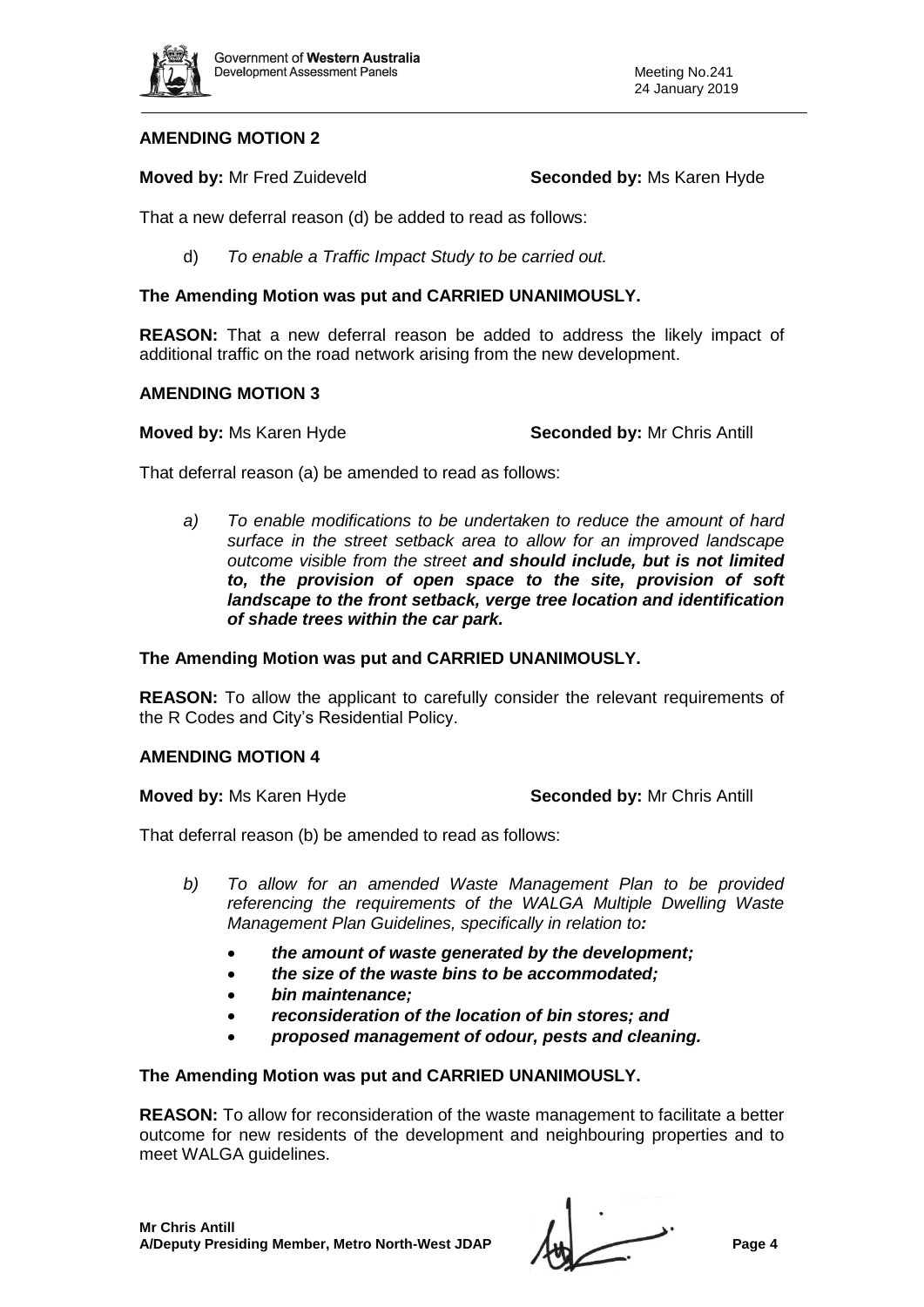

# **AMENDING MOTION 5**

**Moved by: Ms Karen Hyde <b>Seconded by:** Mr Chris Antill

That a new deferral reason (e) be added to read as follows:

*e) To enable the applicant to provide plans clearly showing lot boundaries and identifying all development proposed within the lot and within the adjoining verge.*

# **The Amending Motion was put and CARRIED UNANIMOUSLY.**

**REASON:** The plans provided did not clearly define public and private property, with development proposed to overlap the two areas. This was regarded as requiring clarification prior to decision-making.

# **AMENDING MOTION 6**

**Moved by:** Ms Karen Hyde **Seconded by:** Cr Christine Hamilton-Prime

That a new deferral reason (f) be added to read as follows:

*f) To provide a cross-section of the Lot and additional streetscape information which identifies how this development is placed in its context in relationship to adjoining properties within the street.*

# **The Amending Motion was put and CARRIED UNANIMOUSLY.**

**REASON:** This information was regarded as important in order to provide site context and to allow determination of how the proposed development will relate to the streetscape, and how the levels of this development and the adjoining properties will relate.

# **AMENDING MOTION 7**

**Moved by:** Ms Karen Hyde **Seconded by:** Cr Philippa Taylor

That a new deferral reason (g) be added to read as follows:

*g) To provide information on the proposed external materials for the development.*

# **The Amending Motion was put and CARRIED UNANIMOUSLY.**

**REASON:** To ensure the development materials proposed are appropriate for the style of development and how they relate to the character and context of the area.

#### **AMENDING MOTION 8**

**Moved by:** Ms Karen Hyde **Seconded by:** Cr Christine Hamilton-Prime

To amend the preamble of the responsible authority report to read as follows: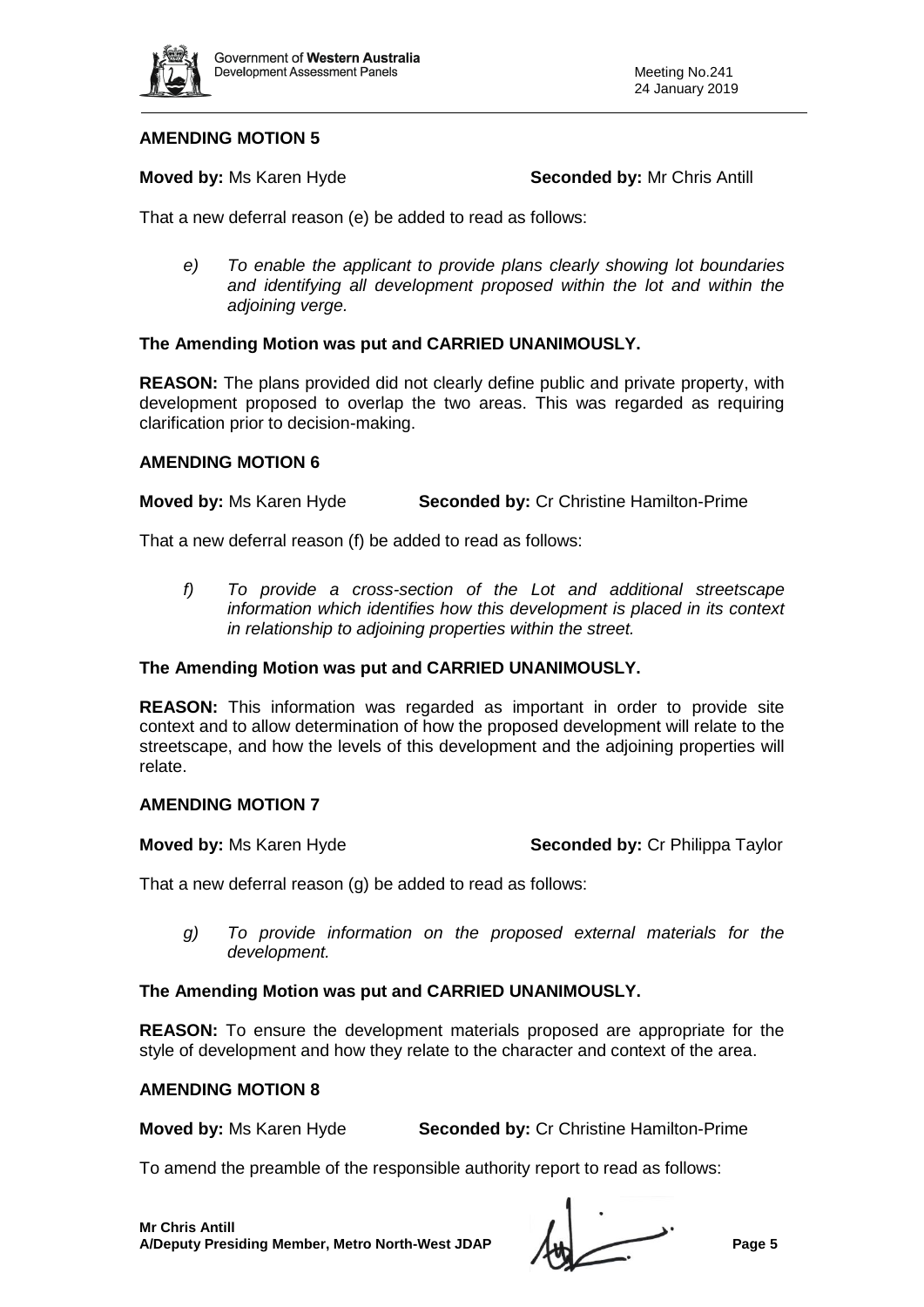

*Defer a decision on DAP Application reference DAP/18/01518 and accompanying plans in Attachment 2 for a period of six (6) eight (8) weeks in accordance with section 5.10.1a of the DAP Standing Orders 2017, for the following reasons:*

# **The Amending Motion was put and CARRIED UNANIMOUSLY.**

**REASON:** To provide the applicant and the City sufficient time to prepare the additional information and to have it assessed prior to decision making.

#### **REPORT RECOMMENDATION (AS AMENDED)**

That the Metro North- West JDAP resolves to:

**Defer** a decision on DAP Application reference DAP/18/01518 and accompanying plans in Attachment 2 for a period of eight (8) weeks in accordance with section 5.10.1a of the DAP Standing Orders 2017, for the following reasons:

- a) To enable modifications to be undertaken to reduce the amount of hard surface in the street setback area to allow for an improved landscape outcome visible from the street, and should include, but is not limited to, the provision of open space on-site, provision of soft landscaping in the front setback, verge tree location and identification of shade trees within the car park.
- b) To allow for an amended Waste Management Plan to be provided referencing the requirements of the *WALGA Multiple Dwelling Waste Management Plan Guidelines*, specifically in relation to:
	- the amount of waste generated by the development;
	- the size of the waste bins to be accommodated;
	- bin maintenance:
	- reconsideration of the location of bin stores; and
	- proposed management of odour, pests and cleaning.
- c) To allow for replanning of some of the dwellings to achieve better solar orientation and cross ventilation.
- d) To enable a Traffic Impact Study to be carried out.
- e) To enable the applicant to provide plans clearly showing lot boundaries and identifying all development proposed within the lot and within the adjoining verge.
- f) To provide a cross--section(s) of the Lot and additional streetscape information which identifies how this development is placed in its context in relationship to adjoining properties within the street.
- g) To provide information on the proposed external materials of the development.

**The Report Recommendation (as amended) was put and CARRIED UNANIMOUSLY.**